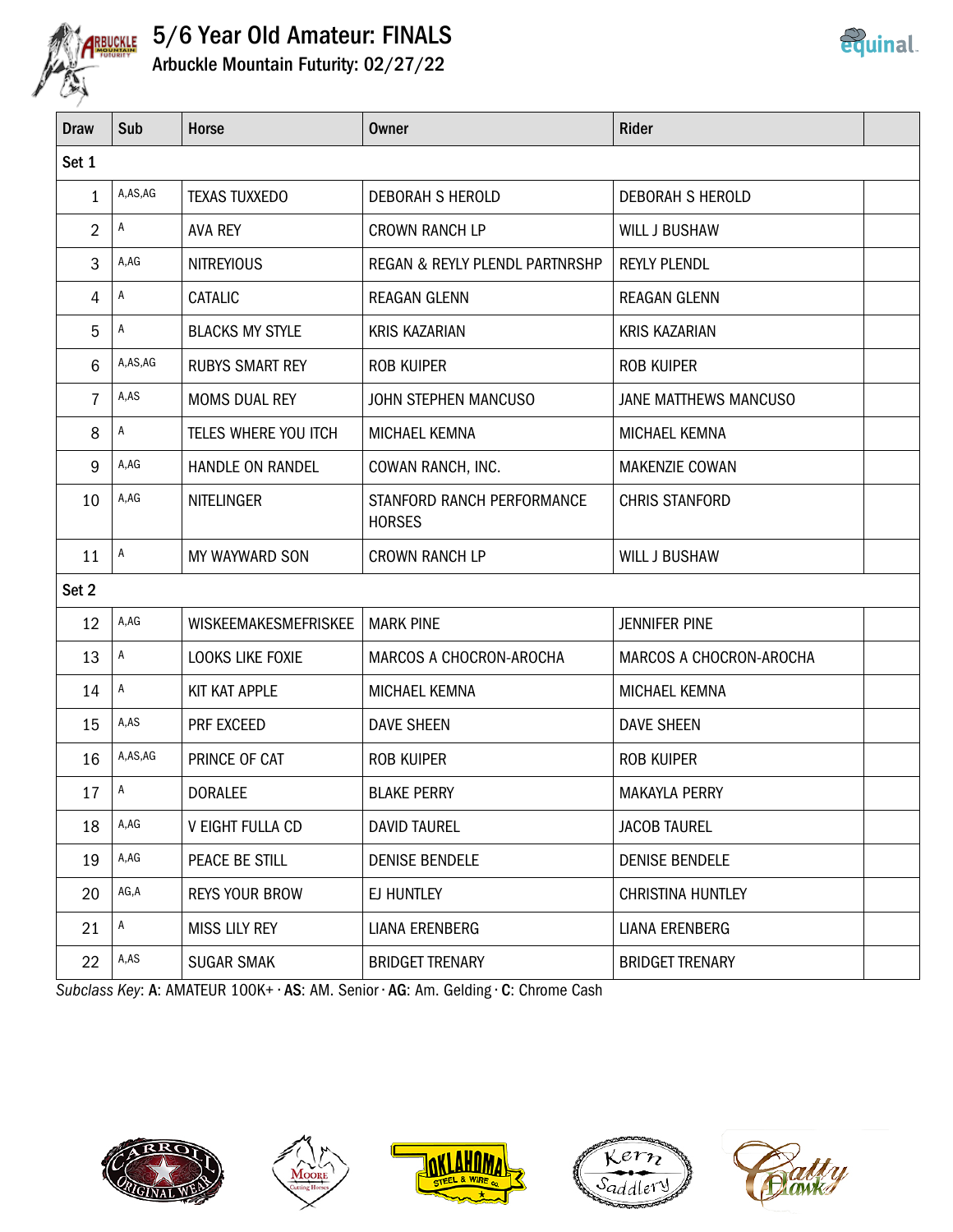



Arbuckle Mountain Futurity: 02/27/22

## 5/6 Year Old Amateur: FINALS • AMATEUR 100K+ Payouts

| <b>Place</b> |              | Payout      |
|--------------|--------------|-------------|
| 1            |              | \$4,214.38  |
| 2            |              | \$3,490.72  |
| 3            |              | \$2,767.05  |
| 4            |              | \$2,043.38  |
| 5            |              | \$1,920.45  |
| 6            |              | \$1,797.53  |
| 7            |              | \$1,674.61  |
| 8            |              | \$1,551.69  |
| 9            |              | \$1,428.77  |
| 10           |              | \$1,305.84  |
| 11           |              | \$1,182.92  |
| 12           |              | \$1,060.00  |
| 13           |              | \$1,060.00  |
| 14           |              | \$1,060.00  |
| 15           |              | \$1,060.00  |
| 16           |              | \$1,060.00  |
| 17           |              | \$1,060.00  |
| 18           |              | \$1,060.00  |
| 19           |              | \$1,060.00  |
| 20           |              | \$1,060.00  |
| 21           |              | \$1,060.00  |
| 22           |              | \$1,060.00  |
|              | <b>Total</b> | \$35,037.34 |

Payouts are net of any applicable advancement fees.

## 5/6 Year Old Amateur: FINALS • AM. Senior Payouts

| <b>Place</b> |              | Payout     |
|--------------|--------------|------------|
| 1            |              | \$1,256.85 |
| 2            |              | \$1,047.38 |
| 3            |              | \$837.90   |
| 4            |              | \$628.43   |
| 5            |              | \$418.95   |
|              | <b>Total</b> | \$4,189.51 |

Payouts are net of any applicable advancement fees.